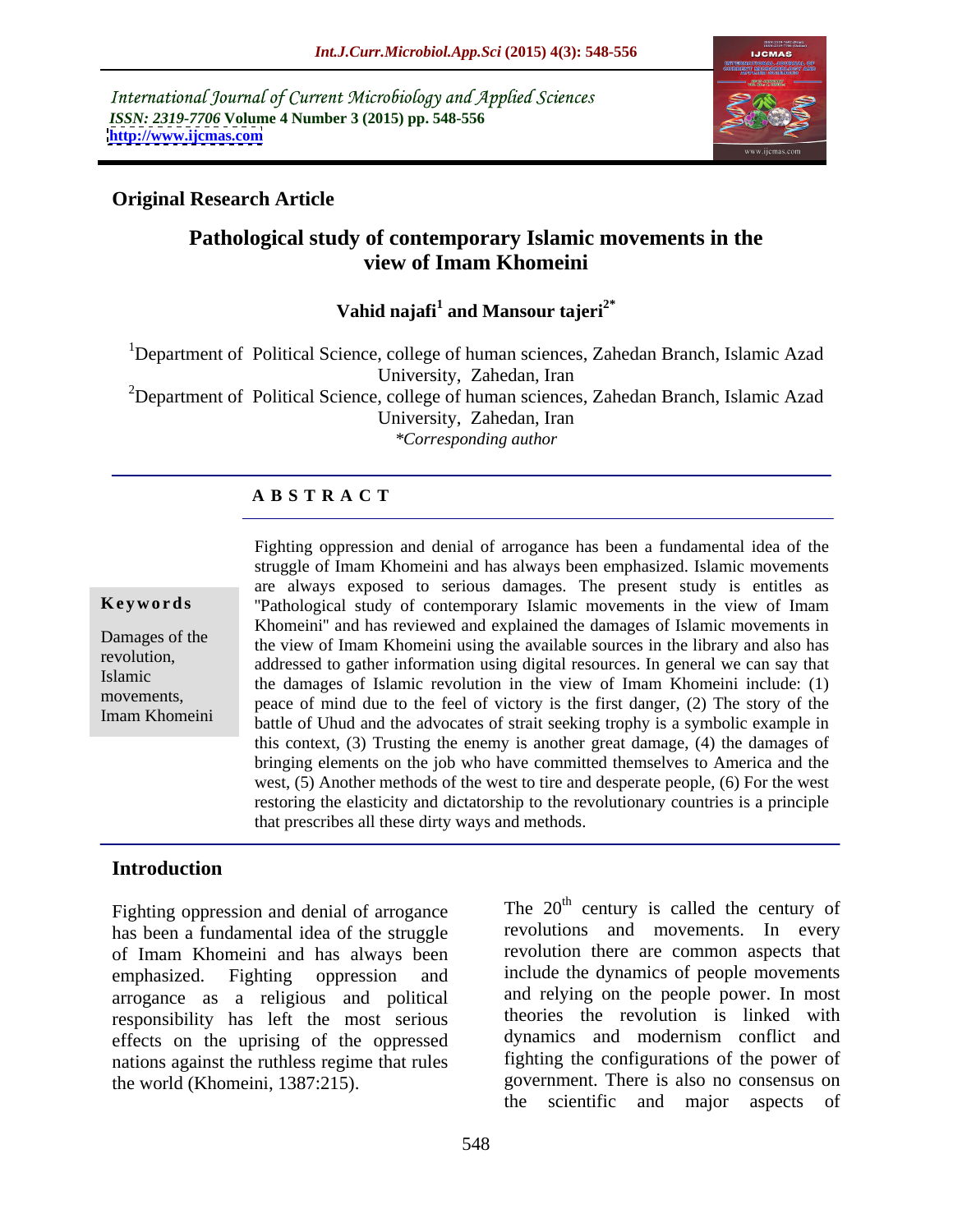social, economic and cultural or a been traditional Islam (Jeff Hines, 1381). combination of these?

Revolution is a phenomenon that happens will be analyzed and explained after they and the relations in a society in which a distinct feature (Hajjarian, 1377).

Increasing of the Islamic militant groups in understanding its constituting characteristics recent decades indicates the apparent and elements. dissatisfaction of young people in many countries of the Middle East. In this unstable When social movements lost the opposition situation caused by the failure of these principle, the name "movement" does not experiences nations and countries have turned to older hopeful concepts that they he movement succeeds and establishes a felt more affinity with them as the only new system, the nature of movement refuge. In such an environment the basis of appears in the positive statements. That is the intellectual orientation of Islamic the leaders of the movement that are largely movements lied in the ideas of EbnTimie symbolic of the nature of the movement try (died in 728 g.) FaghihHanbali during the the new system to be free of disadvantages decline of abbasi dynasty that was living in of the previous system and does not cause Syria. EbnTimie in his time, while announcing his disgust from the remained perspective of the leaders of a movement in disasters from Tatars and also aversion of analyzing the movement and pathology of peace and reconciliation of his the system based on that is of great contemporary politicians with Mongol importance. However, the damages of the warriors and other intruders tried to revolution is not limited to the causing represent documented and solid reasons for refusal from those oppressor rulers to system and values may change and new Muslims in his book Siasat al sharia and values created or replaced. But in this that other writings. His teachings, have always elements causing revolution are included in

revolution. Are these aspects political, challengers whose attitude and approach has

rarely in comparison with other social events country superior to other Asian countries. that is a rare moment in the life of some Nikki. R. Cady while acknowledging the people and it is usually unpredictable that ''richness of revolution'' and the frequency of where and when it will occur to be able to in rebellions and uprisings in Iran, has tried to a previously prepared form, study its cause explain the reason why of this feature and its process. That's why the revolutions (Nikki. R. Cady, 1378). Among these occur. In this context, the sociology of the under the leadership of Imam Khomeini that revolution tries to achieve a more thorough gained victorybecause of its wide scope and understanding about the scientific conditions that was followed by a profound impact is of revolution takes place and in this way it Investigating the reason why of the creation takes help from various theories. of this revolution and its nature assists us in **Expressed concern:** The revolution " because understanding the revolution" because understanding the In the past two centuries Iran community have witnessed movements that make this movements Islamic Revolution in 1357 distinct feature (Hajjarian, 1377). understanding the "the damages of revolution" because understanding the damages of a phenomenon is based on and elements.

had a great impact on sacred oriented and the damages a high degree of accuracy and refer to them anymore. For example when structural pressure. Because of this the factors, because the society is a dynamic confidence is ensured. Because the value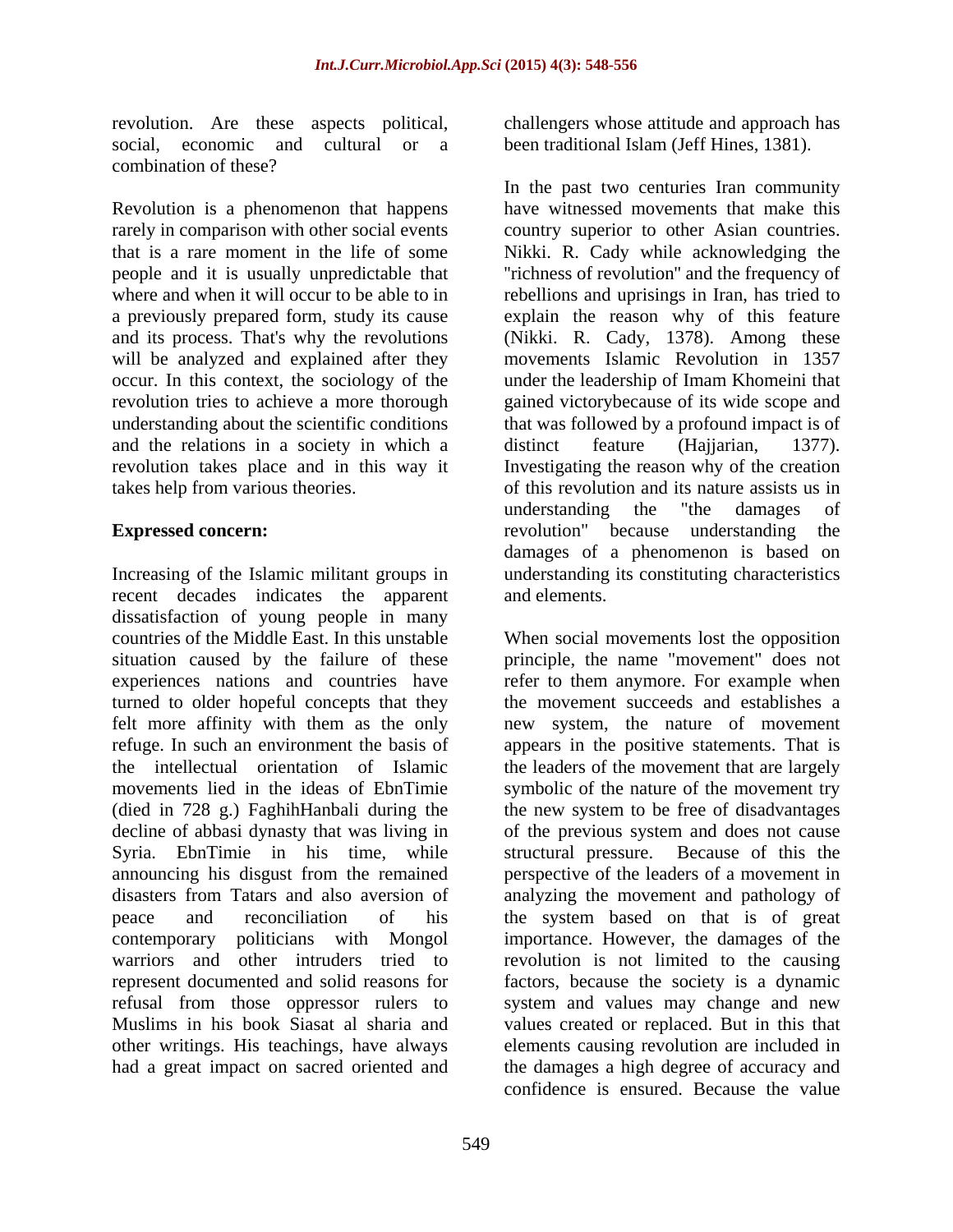the nature of the society in a short period of time (Malakootian et. al., 1380).

The emergence of revolution in Iran that was considered as the most famous and most The main objective controversial developing country, has been an unexpected matter. Indeed, if we refer to Explaining the damages of Islamic our historical memory we simply remember movements from the viewpoint of Imam that many political experts and companions virtues of Social Sciences didn't see the Islamic revolution even when it became apparent in the horizon of reality. However, what happened in Bahman 57, it was really a Explaining the reasons of the formation of revolution in the classic sense. Undoubtedly we have to admit that Imam Khomeini as the mastermind of transition from the traditional Explaining the guidelines for preservation of society to the modern society (not according the revolution to Hegelian's prediction that emerged after the event, thinkers and philosophers were slightly appearing) with the provision of ideas and inspiration from the history of the **The main question**<br>prophets thinking and awareness of prophets thinking and awareness of contemporary developments in Iran in a From the viewpoint of Imam Khomeini situation that according to the westerns Iran When does Islamic movements suffer from a was at the center of stability of middle east, damage? could strengthen a revolution with its specific ideas and patterns which were **Sub-questions** consolidated from the community.

Therefore, Islamic movements are obliged with observing the human and Islamic What are the guidelines to preserve the principles in removing damage, with anticipating and identifying the damages on time and applying the appropriate and efficient method in colliding with these cases, try to prevent from the probable dangers that threaten them. Hence, what dangers that threaten them. Hence, what From Imam Khomeini's viewpoint there are seems to be important in removing damages, different damages for the Islamic at first is Etymology and identifying the movements including hypocrisy, injustice, at first is Etymology and identifying the movements including hypocrisy, injustice, damages and then in the next stage is taking etc. serious, on time, quick and decisive action against the harmful elements, regardless of personal interests. If such a performance takes place in conformity with Islamic and From the viewpoint of Imam Khomeini

change does not have such a speed to change insure the Islamic movements against the machinations of the enemy.

## **Research Objectives**

## **The main objective**

Explaining the damages of Islamic Khomeini **Khomeini** 

Secondary objectives

the revolution and Islamic movements

the revolution

## **Research Questions**

## **The main question**

damage? **Example 2** and the contract of the contract of the contract of the contract of the contract of the contract of the contract of the contract of the contract of the contract of the contract of the contract of the co

## **Sub-questions**

Which factors cause the formation of the revolution and Islamic movements? revolution? **Assumptions**

## **The main hypothesis**

different damages for the Islamic etc.

## **Sub-hypotheses**

international regulations, undoubtedly will tyranny, corruption, etc are from the factors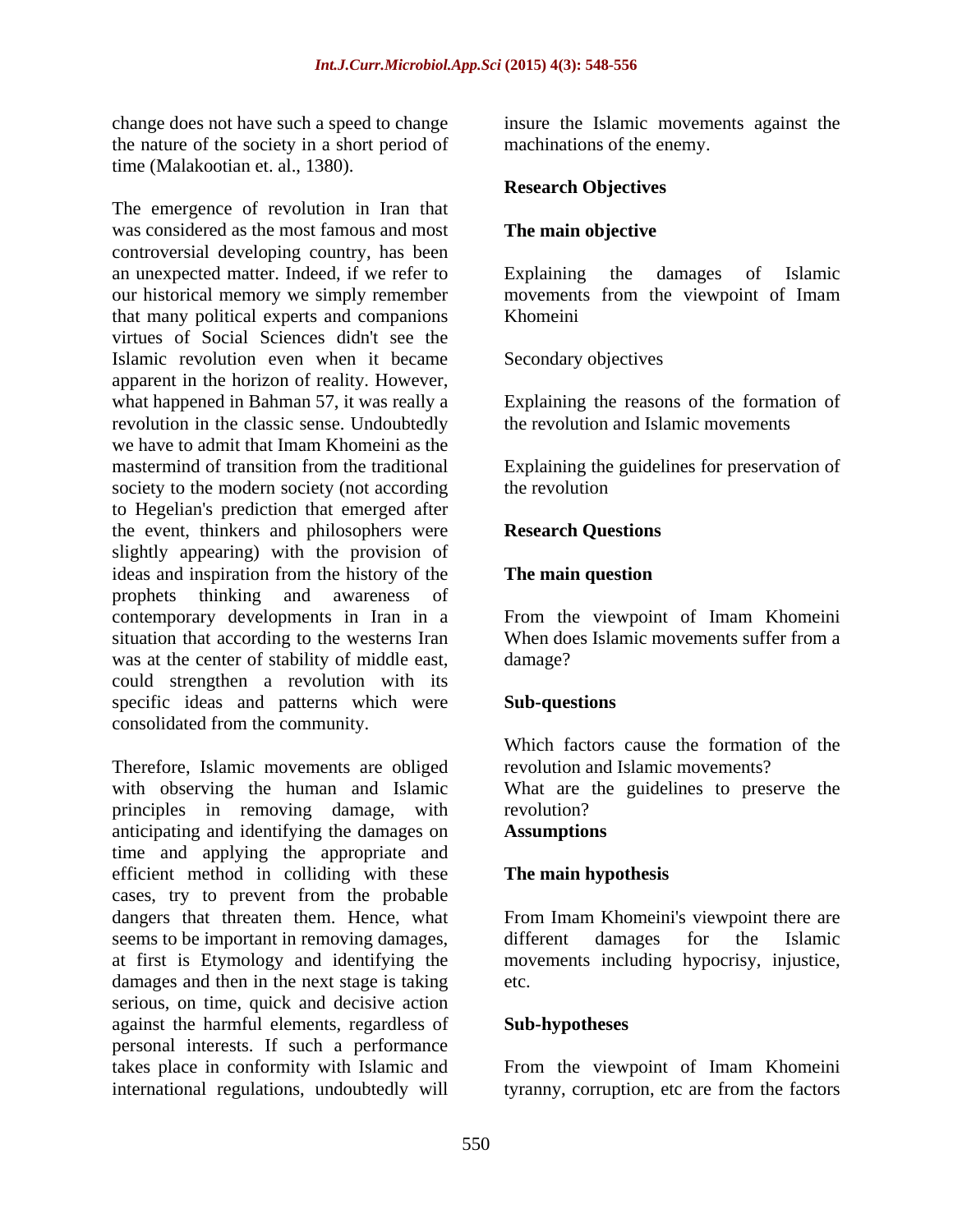movements. The contract of Islamic movements.

Spiritually orientation and stability preserve

A research was done by Shirudi (1390) entitled as the contemporary political mindset and idea experience and historical movements which showed that Islamic trends, social, cultural and political causes, movements in the Middle East have been nature, and pathology of Islamic movements represented and reviewed as the most important contemporary Islamic movements in this area and among which are Islamic Movements of Iran, movements of the Shiites of Iraq, Palestinian Movements, A research by Mazandarani (1345) entitled movements in Lebanon and Islamic "the land of a thousand islands, the Republic movements in Afghanistan. of Indonesia" was performed.

entitled as media and Islamic movements. States that at the beginning of the twentieth movements have emerged with the aim of achieving independence and implementing movement which caused by fear, confusion confidence and spirit in Libertarians on the Iran spread rapidly in most Islamic countries and became an effective political process in the international stage. **Research Methodology** 

that form the revolution and Islamic centuries was performed. And reviews the

the revolution. A research by Sharifi (1387) entitled **Research background nowements** from the viewpoint of Imam pathology of contemporary Islamic Khomeini was performed. The researcher states that based on Imam Khomeini's from the (leadership, ideology, intellectual, cultural and political, social) dimension are associated.

A research was done by Halimi (1382) In this study that Malay Archipelago before century, Islamic and anti-colonial civilization of china and was associated with reforms among Muslims. The pace of by Khosroshahi (1369) entitled as Imam Islamism and liberal in this period was more Khomeini and leading contemporary Islamic influenced by the reformist ideas of movements in the world was performed. The SayyidJamal aldin Assad Abadi that with his results showed that after a century and a half death, somewhat faded and reformist ago to our time there have been prominent movements were stopped. With the victory characters in the Islamic world, publishing of the Islamic Revolution of Iran the political thought of Islam or attempting recessionary factors and stop the Islamic to create an Islamic government at least in a and ambiguity of goals, completely named of these personalities being placed on disappeared. Therefore, with removing the top of the great Islamic characters table. obstacles on one hand and creating hope, According to carried out researches the other hand, Islamic reformist process in developments and changes in the global following from the Islamic revolution of level in order to fight domestic tyranny and the advent of Islam is examined, this land was influenced by the culture and Middle East through the commercial roads and routes such as the Silk Road. A research region of the world of Islam caused that the Islamic revolution have caused reforms, fighting foreign colonialism.

## **Research Methodology**

A research by Motahari (1368) entitled an This study have invoked to library method overview of Islamic movements in recent for obtaining required data. In this way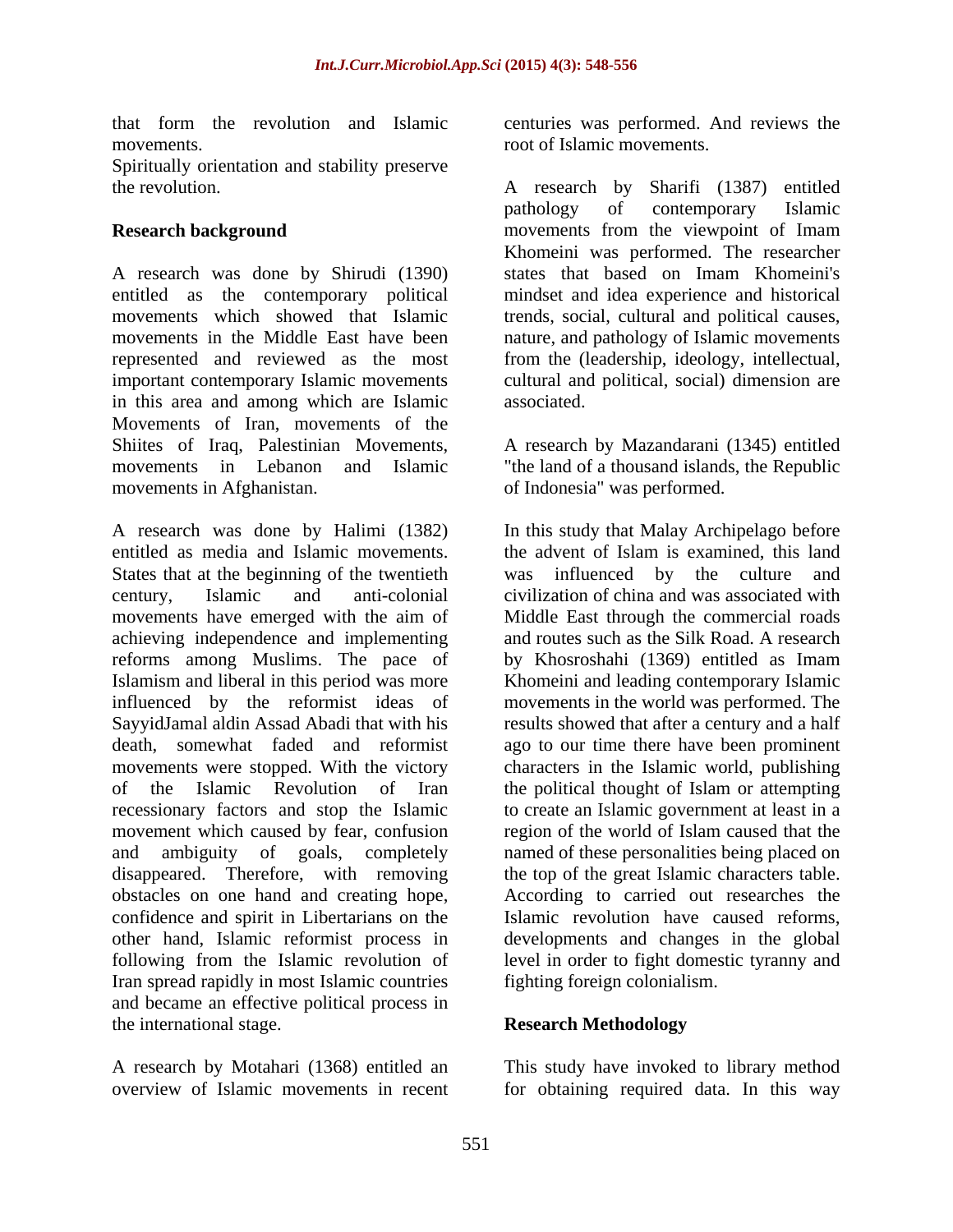resources. In order to aggregate collected

The phenomenon of Islamic awakening that Prophets and the heavenly life-giving school is raised with the terms of revival of Islam, that its great teachers and leaders have been Islamic movement and fundamentalist, it has and are prophets and in the next stages their been one of the issues of Middle East for executors and the reason why their deserved over a century. So addressing the right has not been taken into consideration is constituting reasons of awakening is true. In this regard, we first describe some of the history has mostly been available to the views of Imam Khomeini and in continue powerful and the mighty rulers not prophets we address some of the comments of the supreme leadership. Because there are some commonalities between the Islamic In every era divine prophets have started a revolution and Islamic awakening also these reforming and constructive movement and are the leaders of a revolution that have have been the vanguards of fighting with made Islamic awakening international and had a great impact on the acceleration and oppression is economic oppression or political and cultural developments. psychological, intellectual oppression or

## **The factors of the move of Islamic**

Some people believe that the most important world, has been the economic factor they all derived from spirit and revelation not from try to show that all the revolutions and movements are affected by the economic factor and ignore and skip other values, they have gone this way with exaggeration somewhat that they consider the moves of Moses goes to Pharaoh, if the Prophet goes prophets and their victories are affected by to Abu SufyanibnKhalaf and this factor for example they have introduced Christianity and Islam caused by special this reason that they have lost the true path economic conditions and they have assumed of life and have submitted themselves to their infrastructure a physical infrastructure oppression and matters and materials. If one

collects required data using available not divine and heavenly. Some people also resources in library and also digital believethat the psychological and mental data electronic and traditional note taking incentive of the movements, these number was used. of people like Freud and freudism have According to the methodology of instincts as the infrastructure of the performing research and collecting data, the movements and finally carnal lusts as the method for analyzing data is inductive- yeast of most of the movements of the world deductive reasoning. but both groups have turned their backs on a **Causes of Islamic awakening** vigorous factor is faith and religion and factors have been the most important introduced unsaturated instincts and fettered real and main factor and that strong and values derived from the teachings of the the same reason we recited previously that and oppressed masses of the people.

> oppression and tyranny whether this social and political oppression.

**movements** They hierarchy of prophets from Abraham, incentive of moving in the revolutions of the that more than anything else their yeast have Moses, Jesus, Noah, Lot, and Saleh and Mohammed each have created movements derived from spirit and revelation not from matter or materials or economy and commerce or labor.

> If Abraham gets into a fight with Nimrod, if to Abu SufyanibnKhalaf and AasIbnWaeland ..., it has been because of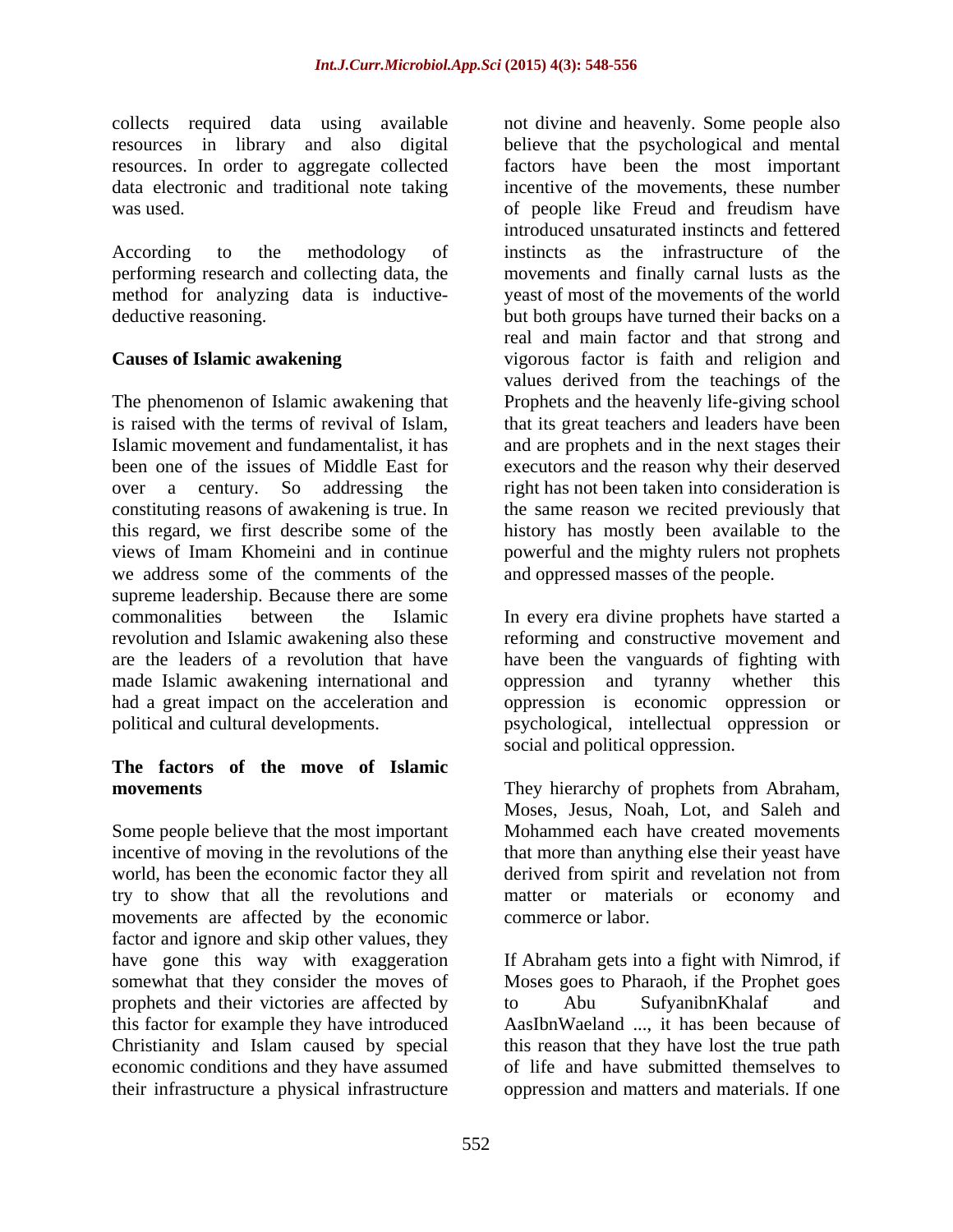day Lot gets into a fight with decadent most theories is associated with dynamics culture his movement has cultural and moral and conflicts Modernity and fighting with aspects not economic and political aspects, Moses's fight against Pharaoh is a political fight not psychological and mental and the revolution of the prophet of Islam is a Fighting oppression and denial of arrogance complete revolution of God in all aspects of has been from the main principles of Imam life not only in the economic or Khomeini's fighting idea and always has psychological dimension and is a result of been emphasized. Removing oppression and this that prophets are the first revolutionaries fighting arrogance as a religious-political that dimensions of their fight and movement responsibility have left the most serious encompassing all political, economic, effects on the uprising of the oppressed cultural and social aspects not only nations against the ruthless system that rules economic and psychological alone but in all the world. In terms of sociological the aspects of life (AghighiBakhshayeshi, 1365). movements in the recent decade have

# **Causes of the formation of Islamic**

Unlike reductive scholars who emphasize on intellectual depth and breadth of religious a factor in the emergence ofrevolution and put finger on factors like religion, economy, modernization of tyranny and conspiracy.

We express some of the factors in his constituting functional groups 3-(Khanmohammadi, 1381).

groups of negative and demonstrability factors (Motahari, 1381):

that includes the dynamics of people movements and relying on people power. In the configurations of the power of the government.

emergence of Political-Economical considerable internal and external roots.

**revolution in the viewpoint of Imam** Despite that new movements have adopted **Khomeini their** intellectual and organizational roots from older movements, they don't have and political knowledge and information.

Imam's approach is multi-factor. formation and development of social viewpoint in the following chart ideologizing the movement 4-commitment In general we can say that the stages of the movements include: 1- motivation stage, 2 constituting functional groups 3- 5- Planning

**Factors of the preserving the revolution** Islamic movement of Iran's people, Islam Now we point out to some of the points that theoretical and practical aspect and find OstadMotahari stated for the preservation of external application. The social dimensions the revolution. He states these factors in two of Islam appears in all stages of the Islamic have been able to be realized both from the Revolution.

**Conclusion** Imam Khomeini placed this belied if the They call the  $20<sup>th</sup>$  century, the century of heavenly school can create the most revolutions and social movements. There's a important global developments and offer a common aspects in all the revolutions and healing edition for the questions of the new Islamic Revolution by the leadership of minds of Muslim forces that Islam as a era and the management of the societies.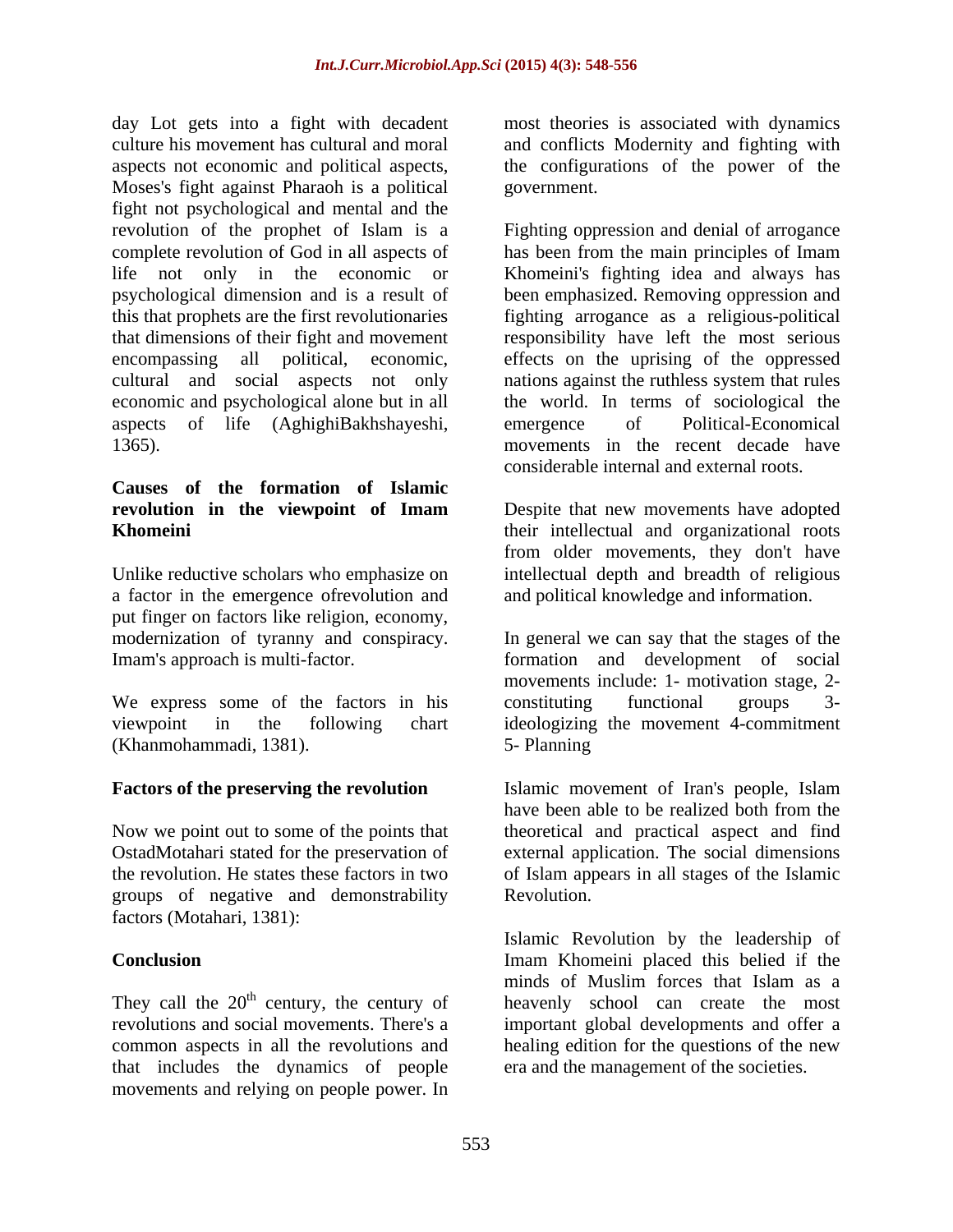The reasons for the emergence of the revolution from the viewpoint of Imam or lack of a plan; 4- politicization, not Khomeini include: 1- Tyranny and freedom politician; 5- incomplete understanding of restraining; 2- arrogant nature of the Islam; 6- lack of the effective role of monarchy regime; 3- promote corruption; 4- The dependence of regime on foreigners; 5-

The views of the leaders of a movement has (3) Trusting the enemy is another great great importance in analyzing the movement damage, (4) the damages of bringing and pathology of the system based on that. elements on the job who have committed What the Islamic movements are facing today neither is the weakness of intellectual and ideological foundations nor lack of work desperate people, (6) For the west restoring experience and campaign strategy; but the the elasticity and dictatorship to the problem of Islamic movements today is lack revolutionary countries is a principle that of coherence and coordination and prescribes all these dirty ways and methods. consequently the lack of a decisive shift and serious against the political system that rules **Suggestions** the world. Undoubtedly the ideas of Imam Khomeini and the way of his political life can help Islamic movements in these areas and remove available deficiencies or at least decrease them, but from the overall extremes are avoided mentioned topics we can conclude that - The achievements of the past Islamic and religious movements in comparison with other movements have way more damages and way more serious dangers on one hand and on the other hand<br>exacting to the religious and Islamic nature. according to the religious and Islamic nature of Islamic movements, they are not allowed like national and non-religious movements to use every way to de active the damages but they are bound to observe religious, human and moral orders against external threatening risks of Islam and enemies and domestic opponents.

Islamic movements include: 1- lack of accurate recognition of the enemy; 2 repeating the statements of

SayyidJammaluldin; 3- theoretical weakness politician; 5- incomplete understanding of women; 7- passive collision with West

Separation from the Nation; 6- the king's Damages of Islamic revolution in the support from Israel's regime; 7- moral viewpoint of Imam Khomeini include: (1) corruption; 8- Underdevelopment; 9- ruling peace of mind due to the feel of victory is of the colonial culture and fighting with the first danger, (2) The story of the battle of Islam and spirituality. Uhud and the advocates of strait seeking trophy is a symbolic example in this context, themselves to America and the west, (5) Another methods of the west to tire and

## **Suggestions**

It is suggested that in relation to the ideals of Islam in the Islamic movements are applied in details and any kinds of extremes are avoided

- The achievements of the past movements should be used to strengthen Islamic movements
- The needs of people and the society being considered according to today's needs and based on the orders of Islam
- Making culture about the public awareness about the harms and threatening risks of Islam and required trains being applied
- Finally we can say that the challenges facing the Implementing the orders of Islam - Implementing the orders of Islam being prioritized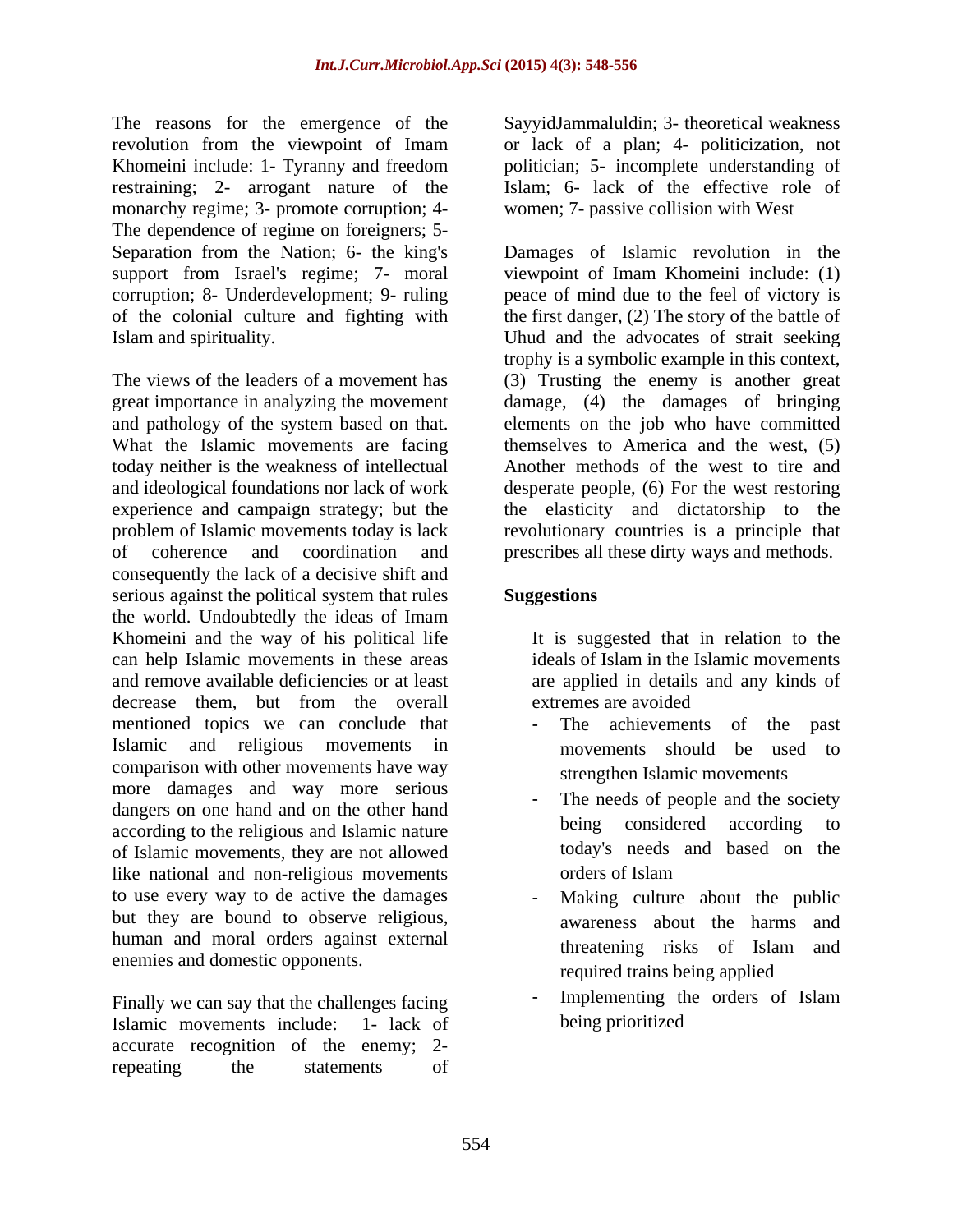### *Int.J.Curr.Microbiol.App.Sci* **(2015) 4(3): 548-556**

|                                         | . Tyranny and denial of liberty           |
|-----------------------------------------|-------------------------------------------|
| Factors of the formation of the Islamic | 2. Arrogant nature monarchist regime      |
|                                         | Promoting corruption                      |
|                                         | 4. The regime's dependence on foreigners  |
| revolution                              | 5. Separation from the Nation             |
|                                         | 6. the king's support from Israeli regime |
|                                         | 7. Moral corruption                       |
|                                         | 8. Underdevelopment                       |
|                                         | 9. The ruling of colonial culture and     |
|                                         | fighting with                             |

## **Table.1** Factors for the formation of the revolution

| <b>Table.2</b> Factors for the preservation of the revolution |  |
|---------------------------------------------------------------|--|
|                                                               |  |

| Factors for the preservation of the | Positive | . Establishingsocial justice<br>. Preservingcultural<br>independence |  |  |  |  |  |
|-------------------------------------|----------|----------------------------------------------------------------------|--|--|--|--|--|
|                                     | factors  | Leadership and Spirituality                                          |  |  |  |  |  |
| revolution                          |          | . The status of women                                                |  |  |  |  |  |
|                                     |          | Freedom of thinking                                                  |  |  |  |  |  |
|                                     | Negative | Radical modernism                                                    |  |  |  |  |  |
|                                     | factors  | Spirituality aversion                                                |  |  |  |  |  |

- Khanmohammadi, k. (1381). Pathology of Science, University Baqer (AS), No.
- Khosroshahi, e. (1369). Leadership of Imam Center, p. 102<br>Khomeini and Islamic movements in Shirudi, M. (1390).
- Khomeini, R. (1378). Book of Imam
- Works), Vol. 4, 5, 6, 7, 8, 10, 20, 21,
- **References** generousHalimi, Gh. (1382). Media and the Islamic Revolution Imam contemporary Islamic movements, printing, Qom, Islamic Research Center of IRIB
	- Khomeini. Journal of Political Sharif, M. (1365). History of Philosophy in 20 Islam, Persian Translation, vol. 2, Tehran University Publication Center, p. 102
	- Khomeini and Islamic movements in Shirudi, M. (1390). Contemporary political contemporary world, Journal: Thought Universe, No. 29. Thought Universe, No. 29. movements and campaigns, publications Zamzam guidance, related to Islamic Research Institute
- Khomeini, Tehran Khomeini agate forgiveness, peace. (1365). Islamist Nshrasaramam Institute movements in the past one hundred Khomeini, R. (1378). Book of Imam (Imam years. Lessons from the school of years. Lessons from the school of Islam, Vol. 26, No. 1
	- Institute for Compilation and Code, n. (1378). Why the Iranian revolution, Publication of Imam Khomeini's Fardin translation Qureshi, Journal Works, First Edition explained, first year